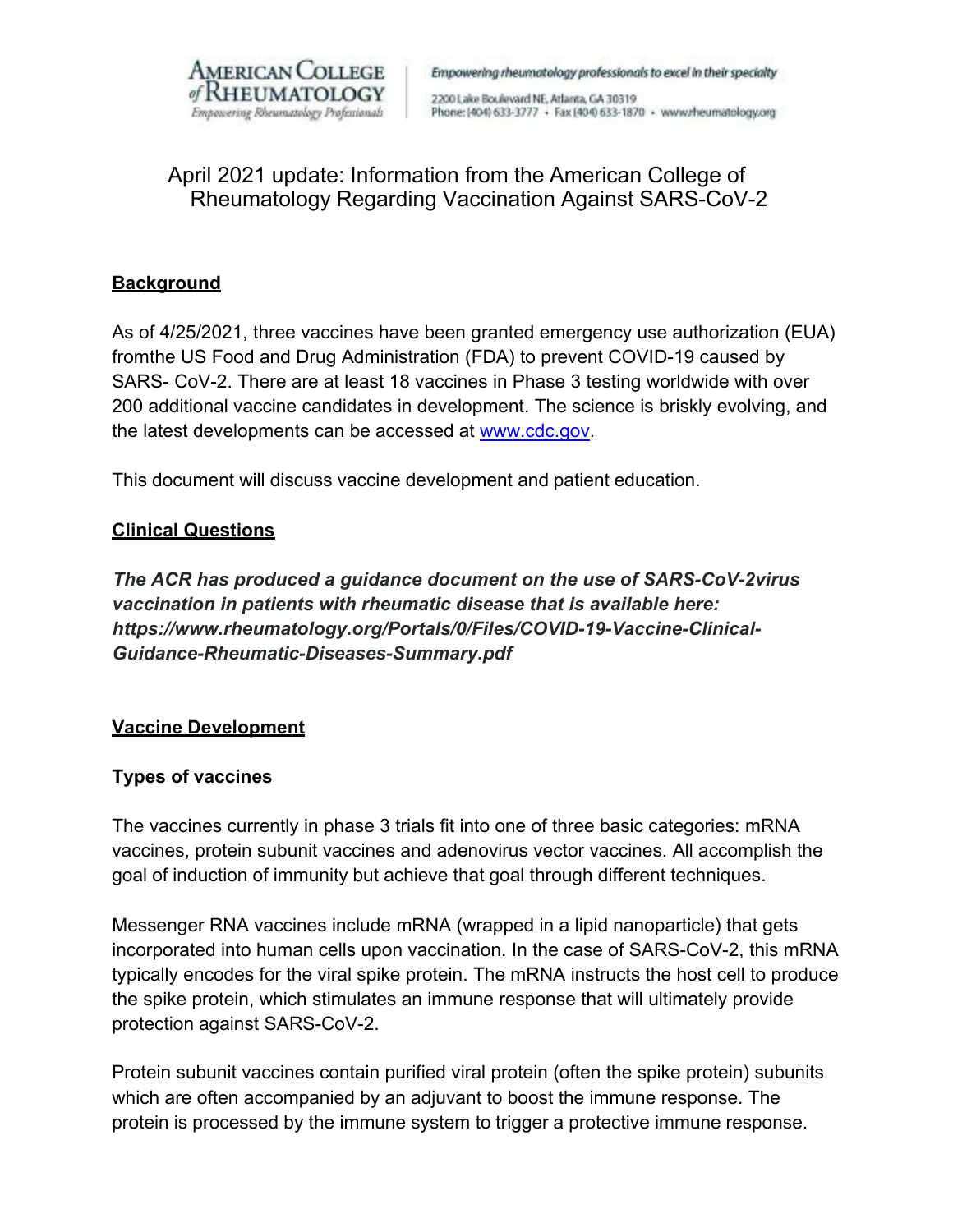Vector vaccines use a separate viral vector that has been engineered to code for proteins from the SARS-CoV-2 virus. Two of the vaccines in phase 3 trials use a replication-defective adenovirus vector that has been altered to code for the SARS-CoV-2 spike protein. Once the vector infects the host cell, its DNA enters the host cell nucleus. The host then produces the protein from SARS-CoV-2 which elicits an immuneresponse and protection against COVID-19. The adenovirus does not modify the host genome.

# *\*\*It is noteworthy that no vaccines using live, attenuated SARS-CoV-2 virus are inphase 3 trials\*\**

## **Where vaccine development stands (as of April 25, 2021)**

The 5 phase 3 vaccines in the US, and their latest developments include the following:

- Pfizer and BioNTech have collaboratively produced an mRNA vaccine that was given emergency use approval by the FDA. Vaccinations are in progress acrossthe United States.
- Moderna has produced an mRNA vaccine that was granted emergency use approval by the FDA. Vaccinations are in progress across the United States.
- Janssen (Johnson and Johnson) has produced a single shot adenovirusbased viral vector vaccine that was given emergency use approval by the FDA. There have been very rare reports of thrombosis and thrombocytopenia ("TTS syndrome") in women aged 18-59 with this vaccine, leading to the CDC to place a brief pause on administration of the vaccine. The pause has since been lifted and the CDC and FDA have placed a warning on giving this vaccination but otherwise have not placed any new restrictions on its use. Further details can be found at www.cdc.gov.
- Novavax has developed a two-shot protein subunit vaccine that has demonstrated positive results in the UK and US. Novavax has applied for EUAoutside of the US and is anticipated to apply for EUA with the FDA.
- AstraZeneca's two-shot adenovirus viral vector vaccine has been approved for use in the UK but is still completing a US based study. The process for EUA in the US has not yet been completed.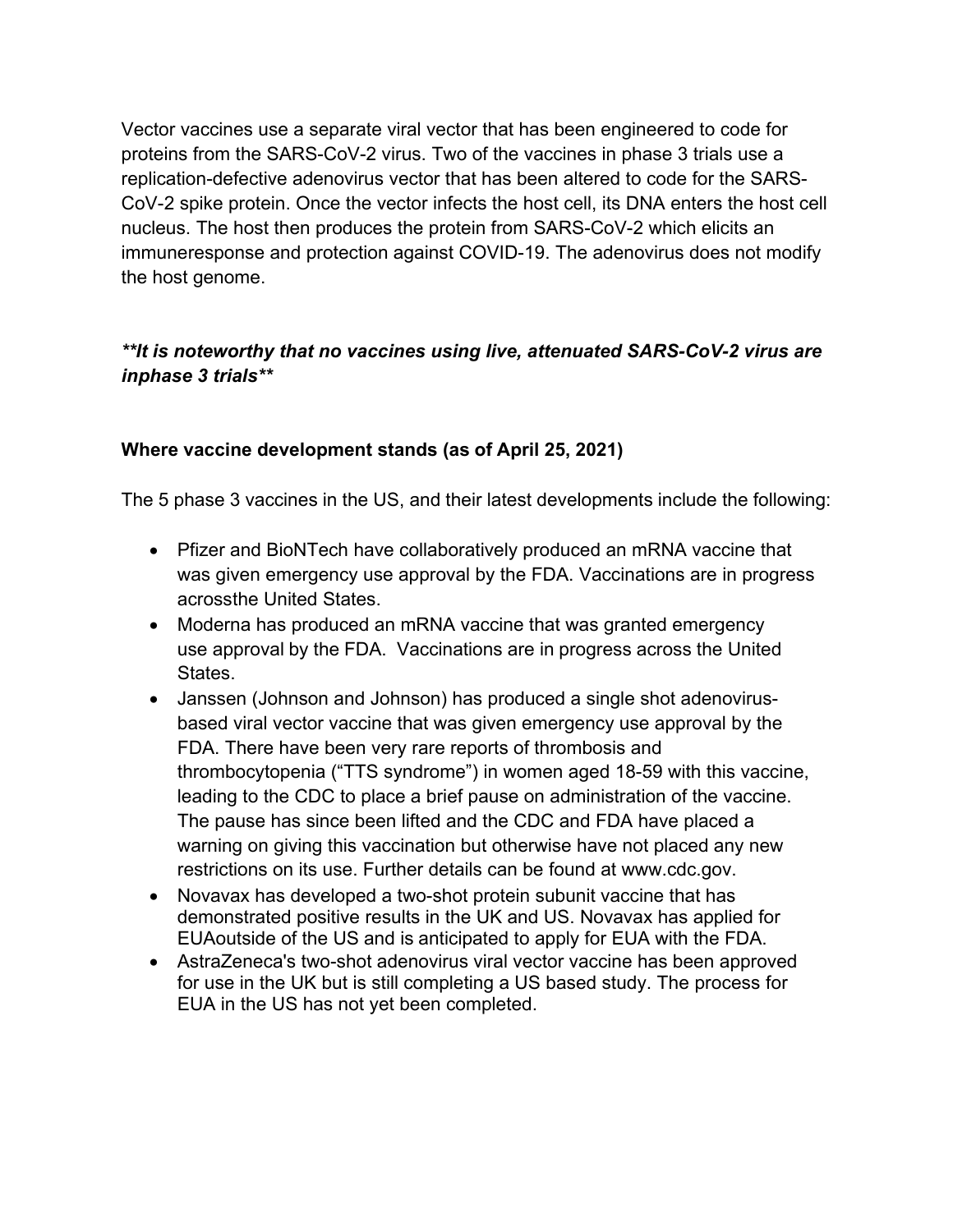### **How is the efficacy of a vaccine calculated?**

As reports of vaccination success surface, it is important to understand how the"success rate" is calculated.

The formula is the following:

(% who get symptomatic COVID in control group) - (% who get symptomatic COVID invaccine group) / (% who get symptomatic COVID in control group).

## **How to talk to patients about a SARS-CoV-2 vaccine**

## **The risk of COVID-19 vs. the risk of a vaccine**

Comprehensive safety checks are required as part of the process leading to FDA approval of a new vaccine. As with all vaccines that have passed rigorous testing and licensure procedures, the benefits of vaccination (preventing or reducing the severity ofinfection) are expected to far outweigh any risk from the vaccine.

If a vaccine based on live, attenuated SARS-CoV-2 virus is developed – again, none is in Phase III testing in the US – it could be an exception. In general, patients taking immunosuppressive medicines, especially chronic prednisone at 10 mg/d or higher, andpossibly patients taking biologics, should avoid live-attenuated vaccines until and unlessthose vaccines have been demonstrated to be safe in those populations.

#### **Partial vs. absolute protection**

Most vaccines offer incomplete protection against infection and this is likely to be thecase with SARS-CoV-2 vaccines as well. However, even partial protection will be of benefit both to patients and the general public. Partial protection may mean that mostbut not all persons develop immunity, or that some recipients develop weak immunitythat makes the consequences of infection less severe than they would have been otherwise.

#### **Durability of protection**

Seroconversion (development of antibodies) following natural infection with SARS-CoV2 takes place between 5-14d after onset of symptoms. Antibody titers appear to correlate with clinical severity, and in some cases, IgM/IgG antibody levels decline rapidly. Thus, it remains unclear how long protection against re-infection lasts